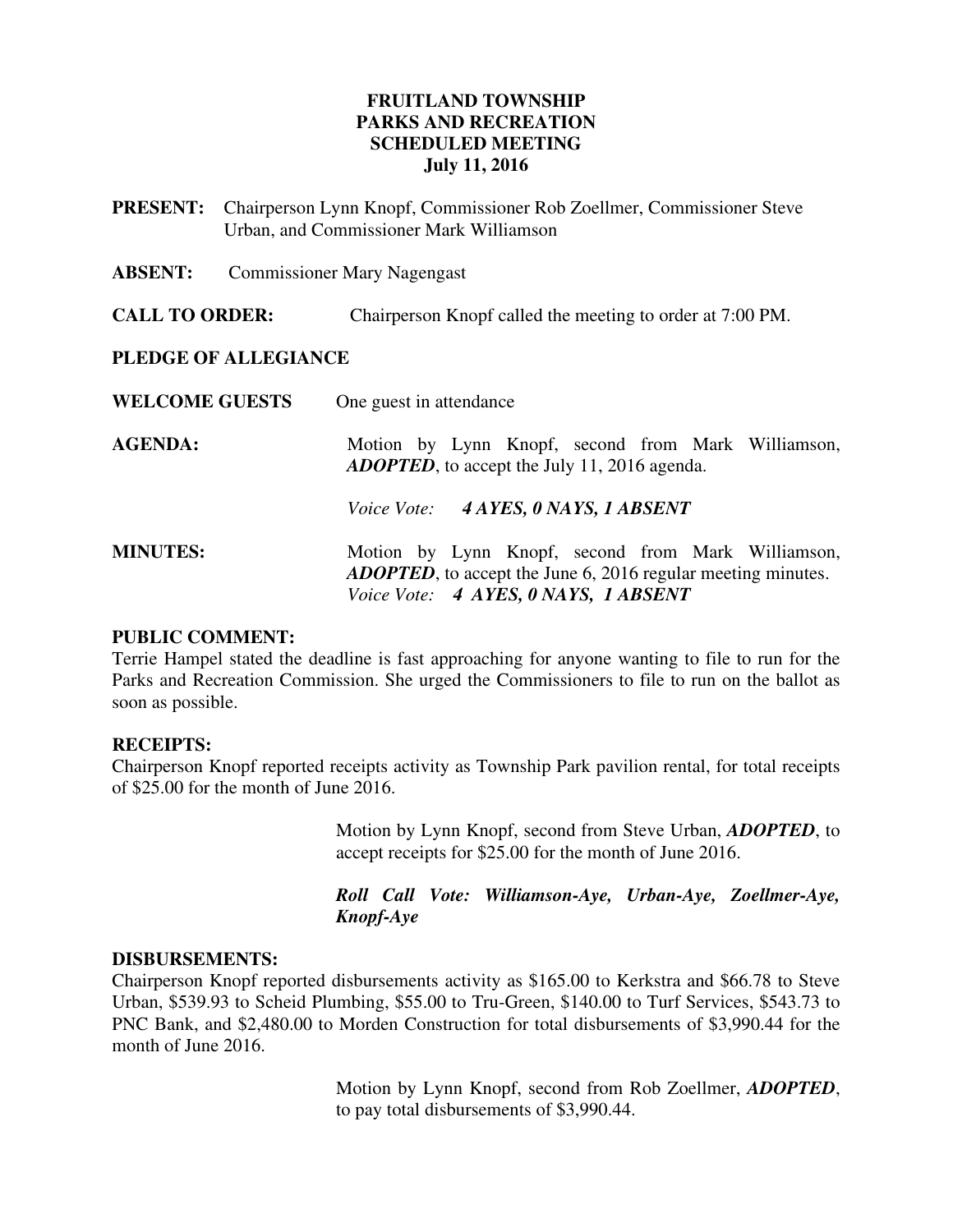*Roll Call Vote: Williamson-Aye, Urban-Aye, Zoellmer-Aye, Knopf-Aye* 

### **OLD BUSINESS:**

**Items for 2016-2017 Budget –** 

Nestrom Road Park - Paint the inside of pavilion roofs, they are very dark now. Also add lighting to both pavilions. Stairs to beach need repair and at the bottom there is a 14-15 inch drop. Repair trails in park, shuffleboard court needs repainting, permanent restrooms, new tennis courts, water to far pavilion (fountain and spigot). Mark Williamson and Rob Zoellmer indicated that the Township Board has stated they are not in favor of permanent restrooms and that trail repairs would be a better option to put into the budget. Lynn Knopf stated that the Parks survey indicated residents wanted permanent restrooms.

Marcus Park – Port-a-jon at beach.

### **Park Maintenance Items –**

Lynn Knopf will work on putting together a yearly maintenance schedule. It will include weekly, monthly, and yearly items. She mentioned that the Marcus Park sign needs to be repaired. She also stated that there is moss and rot in the pavilions which needs to be inspected and addressed. Park grills need paint and outside the tennis courts a fence needs to be moved or removed.

### **NEW BUSINESS:**

### **First Quarter Budget Amendment**

Motion by Lynn Knopf, second from Mark Williamson to amend the 2015/2016 Parks and Rec budget to increase Account #101-691-930-000 (Repairs & Maintenance) in the amount of \$176.51.

## *Roll Call Vote: Williamson-Aye, Urban-Aye, Zoellmer-Aye, Knopf-Aye*

### **Review Township Board Letter of Support for National Park System Planning Grant**

Motion by Lynn Knopf to suspend from Roberts Rules of Order to ask Terrie Hampel a question about the grant. Rob Zoellmer seconded the motion. Motion carried.

Questions were asked regarding the grant and explanation given by Terrie Hampel.

Motion by Lynn Knopf to go back to into the regular meeting under Roberts Rules of Order. Rob Zeollmer seconded the motion. Motion carried.

Motion by Rob Zoellmer to draft a letter supporting the Township Board's pursuit of the National Parks Systems Grant for use in planning the possible conservation easement on Fruitland Township property. Rob Zoellmer seconded the motion. Motion carried.

## **UPDATES:**

### **Update on Party in Nestrom Park Presentation to the Township Board - Williamson**

The Township Board requested that Commissioner Williamson investigate other alternatives to down scale the plan for the festival. He will look into other options.

### **Update on Grant Applications -**

Chairperson Knopf stated she will be coming to the Township Hall to work on grants on Wednesday mornings and welcomed anyone to join her to finish the work.